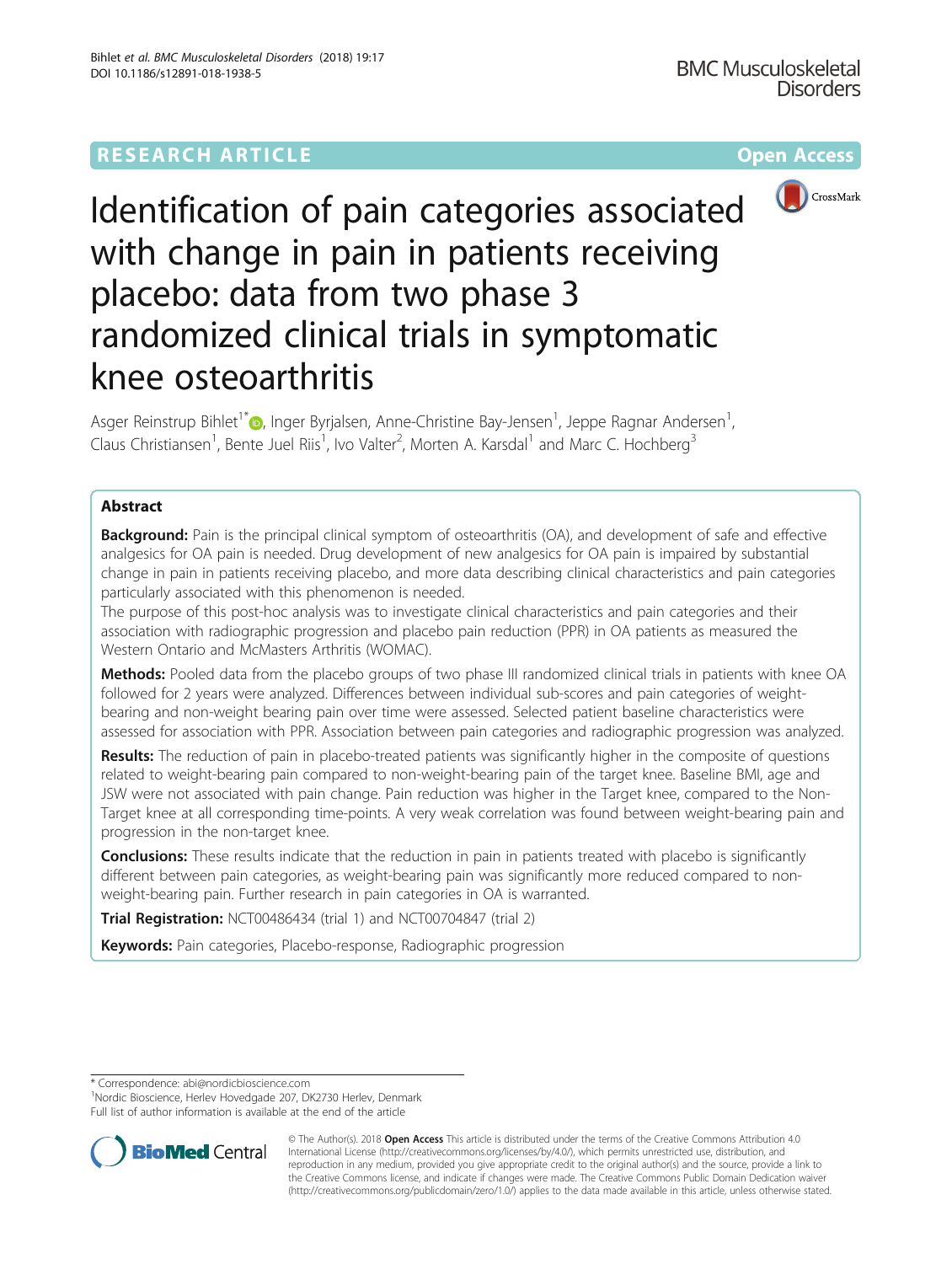### Background

Osteoarthritis (OA) is the most common arthritic disease, affecting more than 250 million people in the world [\[1](#page-9-0)]. Pain is the principal clinical symptom of osteoarthritis (OA), and while several approved medical treatments for OA pain exist, new safe and effective analgesics are still needed [[2\]](#page-9-0). OA pain itself is considered to be the result of several pathological conditions, manifested as allodynia, hyperalgesia and central sensitization, to varying degrees [\[3](#page-9-0)–[5\]](#page-9-0). This diffuse construct of features combined with elements of psychosocial factors has proven particularly difficult to treat [\[6](#page-10-0), [7](#page-10-0)]. Whether and how knee pain is linked to increased risk of radiographic progression is controversial [[8](#page-10-0)–[10](#page-10-0)]. Indeed OA pain is considered to be multifactorial [[3, 4\]](#page-9-0), and there is no clear-cut association of single-factors with disease activity and structural degradation. Clinical research evaluating new efficacious analgesic treatments in OA is also impaired by a substantial placebo-response, requiring large sample sizes, complex study designs or cumbersome methods of study participant selection to facilitate demonstration of statistically significant improvement in reported pain levels [[11\]](#page-10-0). Several mechanisms are thought to be involved in placebo-response [[12](#page-10-0)–[14](#page-10-0)], but data describing if different categories of pain are similarly affected by placebo-response are lacking, and links between pain categories and disease activity remains unclear.

Specialized and validated methods of subtyping pain into elements of central sensitization [[15\]](#page-10-0), neuropathic pain [[16](#page-10-0)], among others, exist. The use of more crude, exploratory methods include the subscores of the wellrecognized Western Ontario and McMaster Universities Osteoarthritis Index (WOMAC) [\[17](#page-10-0)] as a potential indicator of differences in pain categories. In a report by Lo et al. from 2009, the authors found that WOMAC pain while the joint is load-bearing is likely to be linked to bone marrow lesions and effusion assessed using magnetic resonance imaging (MRI), but pain while idle is not, indicating that pain is multifactorial [\[18](#page-10-0)]. Further in support of differences behind weight-bearing and nonweight-bearing pain is a report by Hensor et al. analyzing periodic individual WOMAC questions from the OsteoArthritis Initiative (OAI) of people at high risk of developing OA over a period of 7 years, showed that pain while walking up or down stairs was the first to manifest as a symptom of OA, and pain while in bed at night was registered as the last [[19\]](#page-10-0).

A report by Stratford et al. further concluded that these two pain categories, pain while weight-bearing vs. non-weight-bearing pain, reflect different pain constructs [[20\]](#page-10-0). Thus, attempts to quantify pain using the total WOMAC pain composite may not be ideal, and additional, exploratory information which may point

to differences in pain etiology may be derived from analyzing the two pain constructs separately.

In the absence of existing research describing the origin of pain categories and their association with placebo pain reduction (PPR), this report will assess associations between age, clinical and radiographic features and pain categories with reduction in pain as reported by patients receiving placebo as well as associations between pain categories and risk of radiographic progression in two pooled randomized controlled trials.

#### Methods

#### Study population

This is a post-hoc analysis of the placebo groups in two, double-blinded, randomized, placebo-controlled and multicenter phase III clinical trials assessing the efficacy and safety of an oral formulation of 0.8 mg salmon calcitonin in patients with painful knee OA (NCT00486434 (trial 1) and NCT00704847 (trial 2)). Each independent trial recruited patients aged 51–80 years with painful OA in the target knee, defined as a Visual Analogue Score of ≥150 mm on the WOMAC pain subscale (500 mm being the maximum score). In study 2, patients scoring ≤150 mm on the pain sub-score were allowed to participate if they also scored ≥510 mm on the WOMAC function sub-scale (1700 mm being the maximum score). The radiographic inclusion criteria for target knees included Kellgren-Lawrence (KL) grades 2 or 3, and a Joint Space Width (JSW) of ≥2.0 mm. A total of 2206 patients were recruited at 19 sites in 11 countries. Details regarding trial design and results are published elsewhere [[21\]](#page-10-0). The present analysis includes the 771 placebo-treated subjects in the per-protocol population with no missing values during the trial. The Per-Protocol Population was chosen as it constitutes the most protocol compliant dataset, including treatment/ placebo compliance, completion of planned visits including pain questionnaires and scheduled X-rays, and absence of protocol deviations such as use of analgesic treatment or surgical procedures which may interfere with pain questionnaires. A single target knee was selected for each patient, and the patient was made aware of which knee was the target knee. Target knee designation was made based on eligibility criteria as described above. If both knees were deemed eligible, the knee with the lowest eligible KL-score was selected (KL 2), and if both knees were KL 2, the knee with the highest pain score was selected as the target knee. In Study 2, data on pain in the non-target knee was only collected at baseline. For analysis of pain change of the non-target knee in subjects receiving placebo, a sub-group consisting of non-target knees matching the pain inclusion criteria as mentioned above, were selected, to improve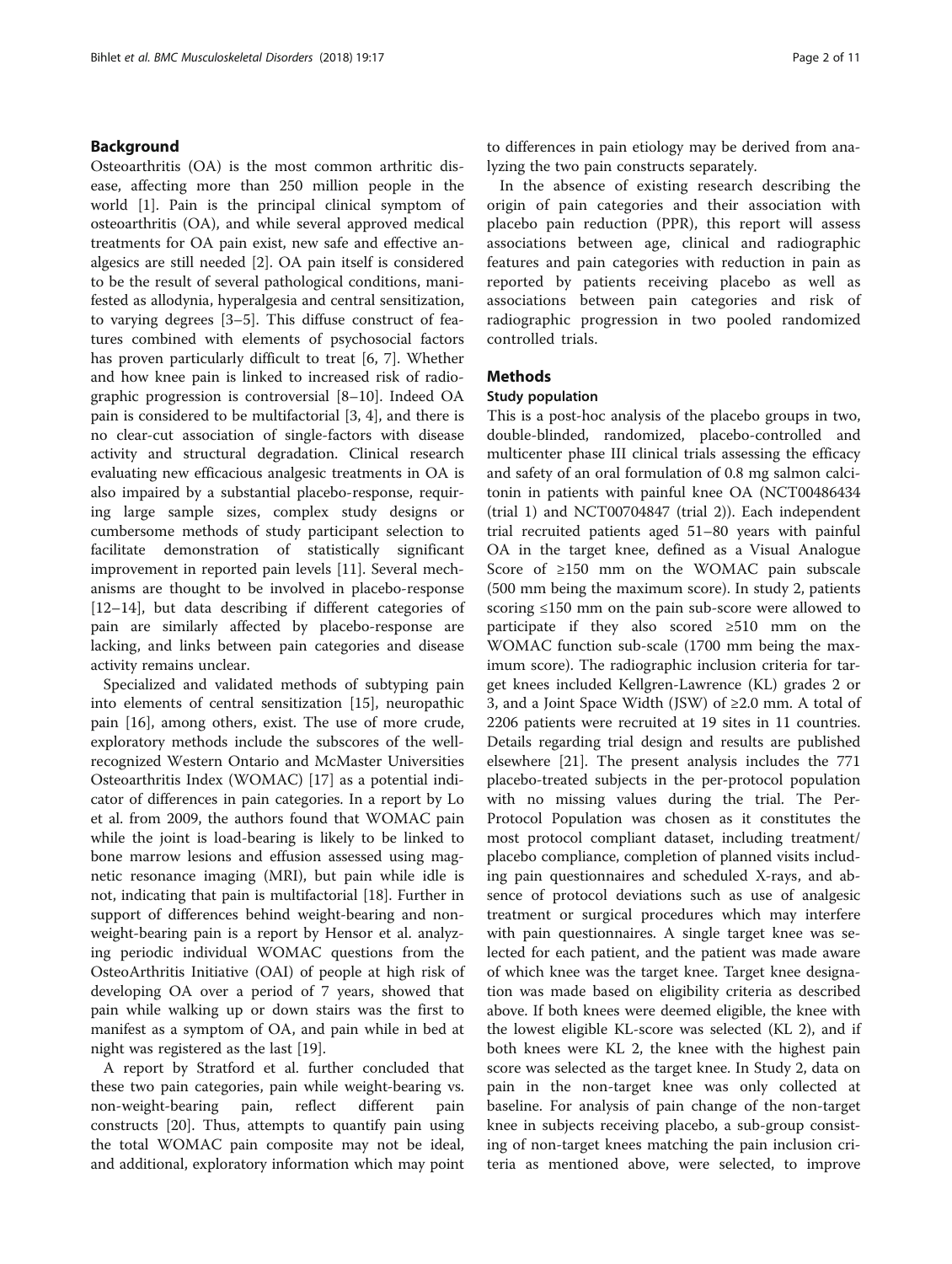comparability between the two groups of knees and reduce noise originating from small numerical changes in knees with very little baseline pain leading to large proportional (percentage) change. In addition, only nontarget knees with no missing pain data throughout the trial were selected. Thus, 771 target knees and 256 nontarget knees are analyzed.

For the analysis of baseline pain categories and risk of Joint-Space Narrowing (JSN), data of all baseline 771 target knees and contralateral 733 non-target knees with both baseline and Year 2 radiographic assessments were analyzed, regardless of baseline pain level. The studies were conducted in full compliance with the Helsinki Declaration, and were approved by all applicable Instiutional Review Boards, Ethical Committees and Competent Authorities in the countries in which they were conducted.

#### Radiographic evaluation

X-ray images of both knees using fixed-flexion were obtained at the screening to assess the eligibility for study participation and to select the target knee. Each X-ray image was read by one expert radiologist for absolute JSW and KL-grade. Additional X-ray images were obtained at months 12 and 24 to, upon final data analysis, assess JSN defined as absolute change in JSW in millimeters during the 24 month period.

#### Pain assessment

Pain, stiffness and function of both the target- and nontarget knees were assessed by the WOMAC version VA3.1 questionnaire. In Study 2, pain in the non-target knee was only assessed at baseline. For the present analysis, only the pain sub-scale is used. The subjects were instructed to read each question carefully and mark an X on a 100 mm line, on which 0 mm equaled "No Pain" and 100 equaled "Worst Pain Imaginable".

The pain sub-scale records patient assessments in the following five situations: 1; during walking on a flat surface, 2; using stairs (up or down), 3; at night while in bed, 4; sitting or lying, and 5; while standing. Composites of the WOMAC pain subscale were constructed to detect associations with radiographic progression: A) pain experienced while the joint was under load, and/or the patient was active (questions 1, 2, and 5) or B) pain experienced while idle and while the joint was free of mechanical load (questions 3 and 4).

#### Statistical analyses

The baseline total WOMAC pain score and each pain sub-scale score was normalized to a percentage of the maximum possible score and mean levels were compared in a mixed model with pain level as the dependent variable, the question as a fixed effect, and the patient as a random effect.

The change in pain level from baseline of each patient at a given time point was calculated as a proportionate change in percent, e.g. a change from 40 mm to 20 mm equals a 50% reduction, and the mean change in percent for each variable was used. Changes in percent from baseline pain were calculated at months 1, 6, 12 and 24, and differences between individual questions were assessed using a repeated measures ANOVA. Pain values below 10 of 100 were set arbitrarily at 10 to normalize output and reduce noise. Pain by category ("weight-bearing"; WOMAC questions 1, 2 and 5 and "non-weight-bearing"; WOMAC questions 3 and 4) was similarly analyzed for change over time, and compared in a repeated measures ANOVA. Similar to the individual WOMAC scores, if at any timepoint the score of a category was below 10, the value was set at 10 to normalize output and reduce noise. Selected patient baseline characteristics; pain by WOMAC question, Joint-space width, age, sex, and body mass index (BMI) were assessed for association with PPR defined as change in percent from baseline to year two using Spearman's correlation.

Spearman's correlation analysis was used to assess the relationship between baseline WOMAC pain levels (levels of WOMAC pain score, each pain sub- scale question, and composite pain questions) and the radiographic progression measured as change from baseline in JSW at year two, i.e. Joint Space Narrowing (JSN), for both target- and non-target knees. Data were calculated both unadjusted and adjusted for BMI and KL-grade as predictors. These parameters have previously been shown to be associated with progression in the study population used for this analysis [[22\]](#page-10-0). Results of the spearman's correlation analyses were considered exploratory, and were not adjusted for multiplicity. To graphically depict associations between baseline WOMAC pain level and radiographic progression, all available Target  $(N = 771)$ and Non-Target knees  $(N = 733)$  of the Per Protocol population were divided by pain quintiles (A-E) for each WOMAC question  $(Q1-5)$ , and plotted against JSN at year two.

#### Regression to the mean

As described by Barnett and colleagues [\[23](#page-10-0)] the impact of regression to the mean (RTM) in the current report was estimated using a SAS-script as supplied by Barnett incorporating within- and between-patient variance in pain reporting. The estimated RTM was calculated as change in pain from baseline to year two, and then subtracted from the observed change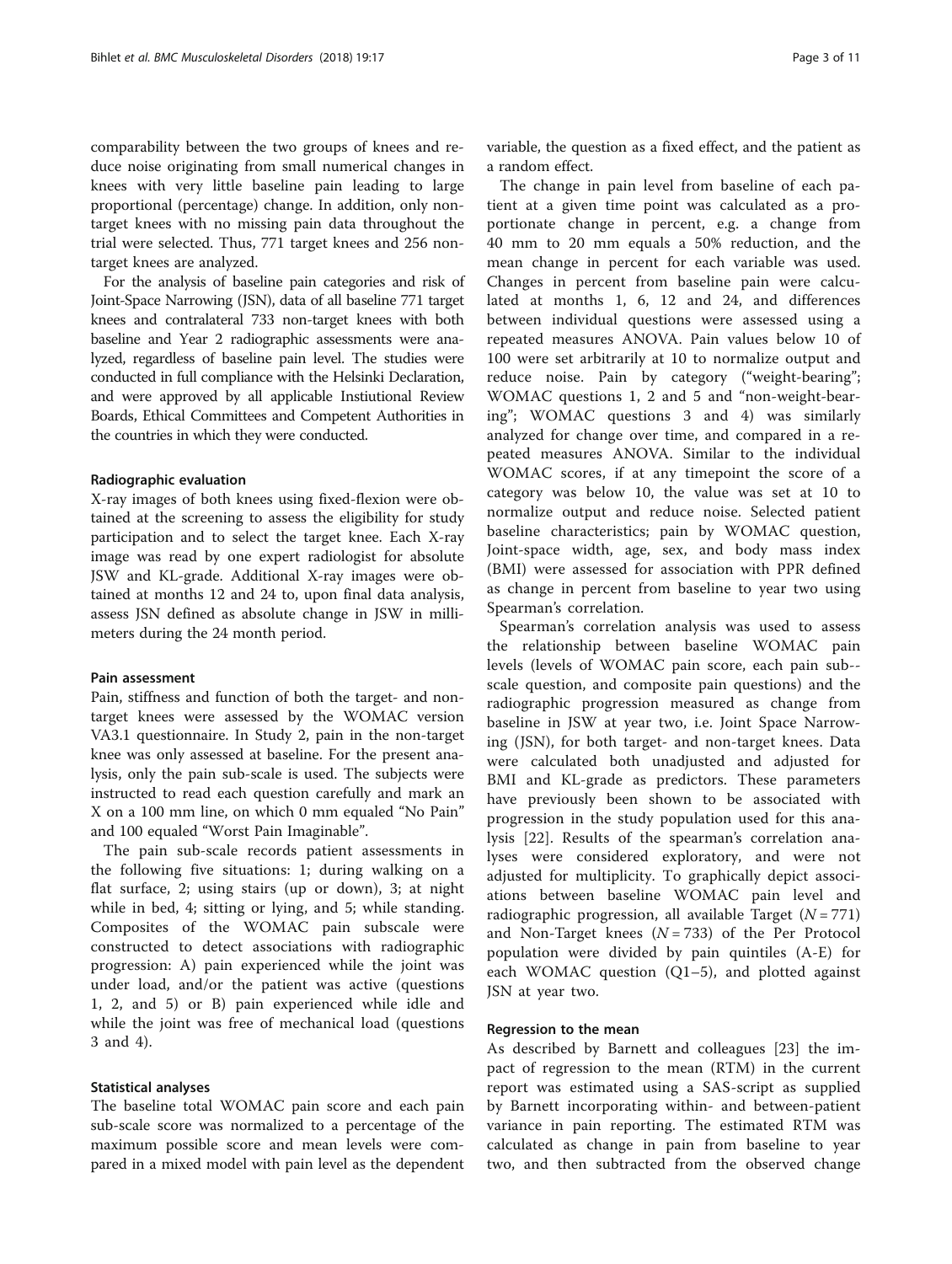in pain from baseline for each pain category to estimate the change in pain excluding the influence of RTM.

#### Results

The baseline characteristics and mean pain levels are shown in Table 1.

#### Pain categories and pain placebo reduction

A reduction in pain in patients receiving placebo was evident from month 1, at which point the mean reduction in pain from baseline was 8.1%.

WOMAC Q2 was associated with the highest reduction in pain for both Target (T), and NT (Non-Target) knees (36.8% ±52.4 (SD) and 28.0% ±44.4,

Table 1 Demographic characteristics by study and overall per protocol population

| Parameter                             | Target knee $N = 771$  |                   | Non-target knee $N = 256$ |                   |
|---------------------------------------|------------------------|-------------------|---------------------------|-------------------|
| Sex - $n$ (%)                         |                        |                   |                           |                   |
| Male                                  | 280 (36.3)             |                   | 82 (32.0)                 |                   |
| Female                                | 491 (63.7)             |                   | 174 (68.0)                |                   |
| Age (years)                           |                        |                   |                           |                   |
| Mean (SD)                             | 64.5(6.5)              |                   | 64.70 (6.3)               |                   |
| Median (min, max)                     | 64.1 (50, 81)          |                   | 64.5 (50.4, 79.5)         |                   |
| Age group (years) – $n$ (%)           |                        |                   |                           |                   |
| < 65                                  | 456 (59.1)             |                   | 137 (53.5)                |                   |
| $\geq 65$                             | 315 (40.9)             |                   | 119 (46.5)                |                   |
| Race $- n$ (%)                        |                        |                   |                           |                   |
| Caucasian                             | 666 (86.4)             |                   | 228 (89.1)                |                   |
| Asian                                 | 103 (13.4)             |                   | 27 (10.5)                 |                   |
| Other                                 | 2(0.3)                 |                   | 1(0.4)                    |                   |
| BMI ( $kg/m2$ )                       |                        |                   |                           |                   |
| Mean (SD)                             | 28.6(4.7)              |                   | 28.6 (4.4)                |                   |
| Median (min, max)                     | 27.9 (17.3, 45.9)      |                   | 28.1 (19.6, 43.3)         |                   |
| KL Score - n (%)                      |                        |                   |                           |                   |
| KL <sub>0</sub>                       | N/A                    |                   | 5(2)                      |                   |
| KL <sub>1</sub>                       | N/A                    |                   | 37 (14.5)                 |                   |
| KL <sub>2</sub>                       | 641 (83.1)             |                   | 130 (50.8)                |                   |
| KL <sub>3</sub>                       | 130 (16.9)             |                   | 73 (28.5)                 |                   |
| KL4                                   | N/A                    |                   | 10(3.9)                   |                   |
| JSW (mm)                              |                        |                   |                           |                   |
| Mean (SD)                             | 3.43(0.99)             |                   | 3.15(1.56)                |                   |
| Median (min, max)                     | 3.4(1.8, 6.7)          |                   | 3.39 (0.0, 7.3)           |                   |
| WOMAC pain score (normalized 0-100)   | Mean (SD)              | Median (min, max) | Mean (SD)                 | Median (min, max) |
| Total pain (Q1-5)                     | 49 (15)                | 47 (10, 100)      | 50 (16)                   | 47 (30, 96)       |
| Walking on flat surface (Q1)          | 47 (20)                | 47 (2, 100)       | 47(21)                    | 46 (2, 99)        |
| Stairs (up or down) (Q2)              | 65 (18)                | 65 (2, 100)       | 65 (19)                   | 63 (13, 100)      |
| In bed at night (Q3)                  | 42 (26)                | 41 (0, 100)       | 44 (24)                   | 44 (0, 98)        |
| Sitting or lying (Q4)                 | 42 (22)                | 40 (0, 100)       | 43 (22)                   | 43 (0, 100)       |
| Standing(Q5)                          | 49 (21)                | 49 (0, 100)       | 49 (20)                   | 48 (3, 100)       |
| Weight-bearing Composite (Q1, 2, 5)   | 53 (15)                | 52 (2, 100)       | 53 (17)                   | 51 (18, 96)       |
| Non-weight-bearing Composite (Q3, Q4) | 42 (21)<br>40 (0, 100) |                   | 44 (21)<br>$41(0-96)$     |                   |

Trial 1: NCT00486434. Trial 2: NCT00704847. Non-target knees is a sub-group matching the pain inclusion criteria of the target knee within the per-protocol population. Both trials 1 and 2 were phase three randomized trials with a duration of 2 years, evaluating the effect of oral salmon calcitonin in symptomatic knee osteoarthritis on radiographic progression and symptoms. BMI Body Mass Index, KL-score Kellgren-Lawrence, JSW Joint Space Width, WOMAC Western Ontario and McMaster Universities Arthritis Index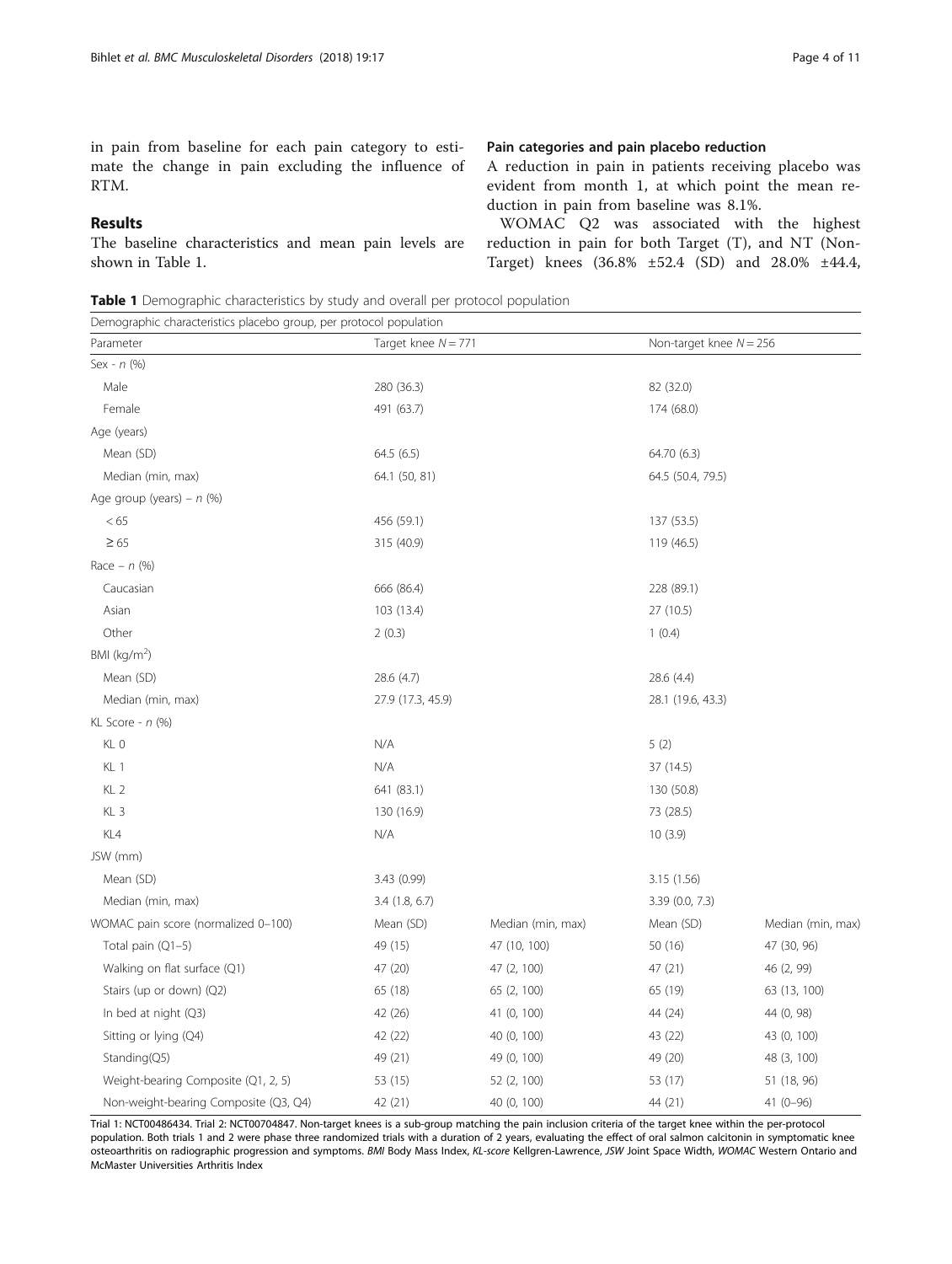respectively) at year two. Notably the observed pain reduction was higher in the T knee, compared to the NT knee at all corresponding time-points.

The level of placebo pain reduction was significantly higher in questions related to weight-bearing pain compared to non-weight-bearing pain. This was statistically significant in the T knee ( $p < 0.005$ ) at month 1 and onwards, but did not reach statistical significance for the NT knee (Fig. 1). No differences were observed between questions within the two categories (weight-bearing and non-weight-bearing) at any time-points. Notably the main divergence between the two categories occurred during the first month, at which point the difference in change from baseline between the two categories is 10%; a difference which remains largely unchanged through the remainder of the trial.

Regression to the mean as a result of chance should be considered as a confounder in all assessments of change in pain over time [[24\]](#page-10-0). The assessment of RTM in the current dataset (Table [2](#page-5-0)) indicates that data of pain change during the trial of the target knee may have affected by RTM for both composites and individual questions of weight-bearing and nonweight-bearing pain. When adjusting the observed pain change during the trial for the RTM estimate, the non-weight-bearing pain composite appears to change much less from baseline levels during the trial, while a modest decline in weight-bearing pain is observed (Fig. 1c).

## Baseline clinical and radiographic features and pain change in patients receiving placebo

Baseline BMI, age, sex and JSW were not associated with pain change in the placebo-treated patients at year two.

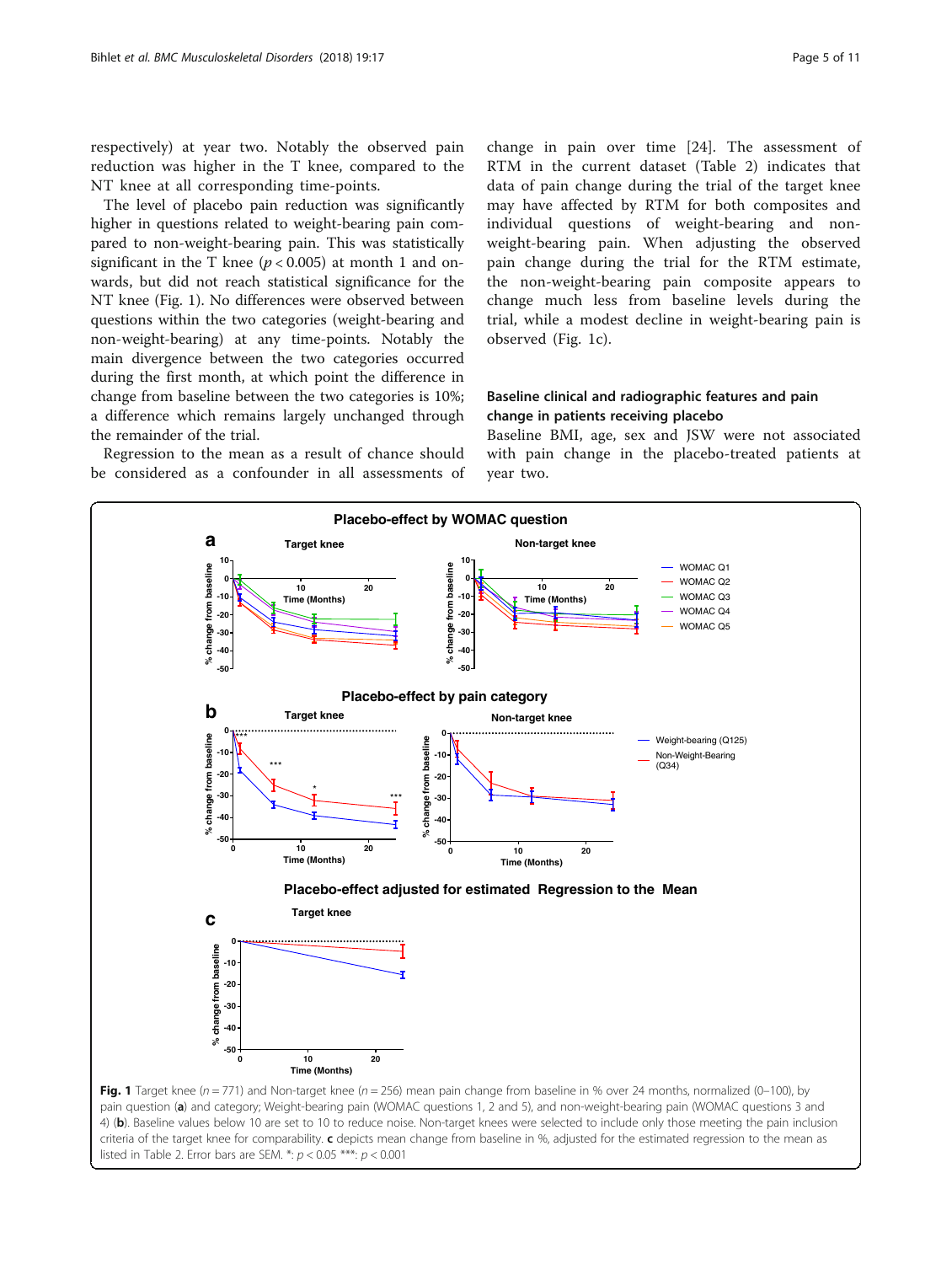<span id="page-5-0"></span>Table 2 Estimated Regression-to-the-mean

| WOMAC sub-score                          | $SD \sigma_h^2$ |           | $\sigma_{\rm w}^2$ | Estimated<br>RTM effect<br>from BL to<br>Y2 (%) | Pain change<br>from BL to Y2<br>adjusted<br>for estimated<br>RTM effect (%) |
|------------------------------------------|-----------------|-----------|--------------------|-------------------------------------------------|-----------------------------------------------------------------------------|
| Question 1: Walking<br>on flat surface   | 56              | 1602.5    | 1533.5             | 32.6                                            | 0.9                                                                         |
| Ouestion 2: On stairs                    | 38              | 735.0     | 709.0              | 26.0                                            | $-10.9$                                                                     |
| Question 3: Lying in<br>bed              | 80              | 3872.0    | 2528.0             | 33.7                                            | 11.2                                                                        |
| Question 4: Sitting or<br>lying          |                 | 69 2551.9 | 2209.1             | 35.6                                            | 6.3                                                                         |
| Question 5: Standing                     | 57              | 1614.8    | 1634.3             | 33.9                                            | $-0.1$                                                                      |
| Questions 1, 2, and 5:<br>Weight-bearing | 39              | 734.6     | 786.4              | 27.8                                            | $-15,4$                                                                     |
| Questions 3 and 4:<br>Non-weight-bearing | 65              | 2433.6    | 1791.4             | 31.2                                            | $-4.6$                                                                      |

The percentage of RTM of the Target knee as estimated using the method of Barnett et al. [\[24\]](#page-10-0). Calculation of  $\sigma_w^2$  was based on within patient data from screening visit and subsequent baseline visit, between 1 and 3 weeks apart. σ<sup>2</sup><sub>b</sub>: Between patient-variance. σ<sup>2</sup><sub>w</sub>: Within patient-variance. BL Baseline. Y2 Year 2, RTM Regression to the mean

## Associations of baseline pain and radiographic jointspace narrowing

In target knees, Spearman's correlation of individual WOMAC pain questions showed very weak correlations between baseline pain score and change in JSW at year 2. WOMAC question 2 (pain while walking on stairs) was found to be negatively correlated with change in JSW (rho =  $-0.079$ ,  $p = 0.028$ ). Consequently neither of the composite scores of pain while under load (Q1, Q2 and Q5) or pain while idle (Q3 and Q4) were significantly correlated with change in JSW at year 2. Adjustments for KL-score and BMI did not lead to significant changes in correlations between pain severity and radiographic progression.

The average JSN in target knees at year 2 ranged from 0.34 mm to 0.49 mm with little apparent influence of degree or, type of baseline pain (Fig. [2\)](#page-6-0).

As shown in Table [3](#page-7-0), all WOMAC questions apart from Q3 (pain at night while in bed) were very weakly, positively associated with a change in JSW at year 2, indicating that a higher baseline pain score may contribute, albeit very modestly to a higher risk of progression in the NT knee. WOMAC question 5 (pain while standing), appeared most associated with progression (rho = 0.10,  $p = 0.007$ ). The correlation coefficients of the composite score of weight-bearing pain (Q1, Q2 and Q5) to JSN were rho = 0.10,  $p = 0.007$ , while non-weight-bearing pain (Q3 and Q4) was weaker, with a rho = 0.05,  $p = 0.14$ .

After adjustment for KL-score and BMI, WOMAC Q5 and the composite score of weight-bearing pain were  $rho = 0.08$ ,  $p = 0.02$  and rho = 0.08,  $p = 0.03$ , respectively).

JSN in the non-target knees varied from very low to moderate, as progression rates ranged from 0.13 mm to 0.32 mm during the two-year study period. Visual inspection of Fig. [2](#page-6-0) indicates a dose-dependent association between weight-bearing pain components, particularly pain while walking on stairs and JSN, but not nonweight-bearing pain.

#### **Discussion**

#### Placebo-response

This report is the first to describe differences in pain reduction between separate pain categories in in patients receiving placebo in OA trials. Several reports have investigated biochemical, psychological and psycho-social determinants of analgesic placeboresponse, but to the knowledge of the authors, no investigations regarding disease-specific categories have been performed, identifying differences in susceptibility to placebo pain reduction.

The common change in pain observed in the placebogroups of OA clinical trials can be regarded as the sum of three distinct elements; natural OA pain progression (discussed below), regression to the mean, and the true placebo response. Using a crude estimate of RTM, we report that regression to the mean may account for a part of the observed change in particularly non-weightbearing pain, indicating a less pronounced true placeboresponse on this parameter, as opposed to weightbearing pain. The results indicate that the impact of RTM may have been overlooked as a significant driver of change in pain over time in clinical trials, but further research is needed to draw conclusions on this issue.

The findings that measures of weight-bearing pain appear more susceptible to change in patients receiving placebo than measures of non-weight bearing pain can be interpreted in several ways: 1): These measures are simply more susceptible to placebo-response, and should therefore be limited as a means of quantifying pain response in clinical trials. 2): The weight-bearing painmeasures are more sensitive to change, and therefore also more sensitive to neurobiological changes caused psychological factors such as expectations to treatment efficacy etc., but perhaps also more sensitive to change using an efficacious treatment. 3): The non-weightbearing pain measures may be driven by a distinct pain mechanism, perhaps central sensitization, which may be less sensitive to change in patients receiving placebo, but perhaps also less sensitive to otherwise efficacious, nonneurologically-targeted analgesic treatments. As discussed below, the current report lacks suitable controls to adequately address these questions, which will need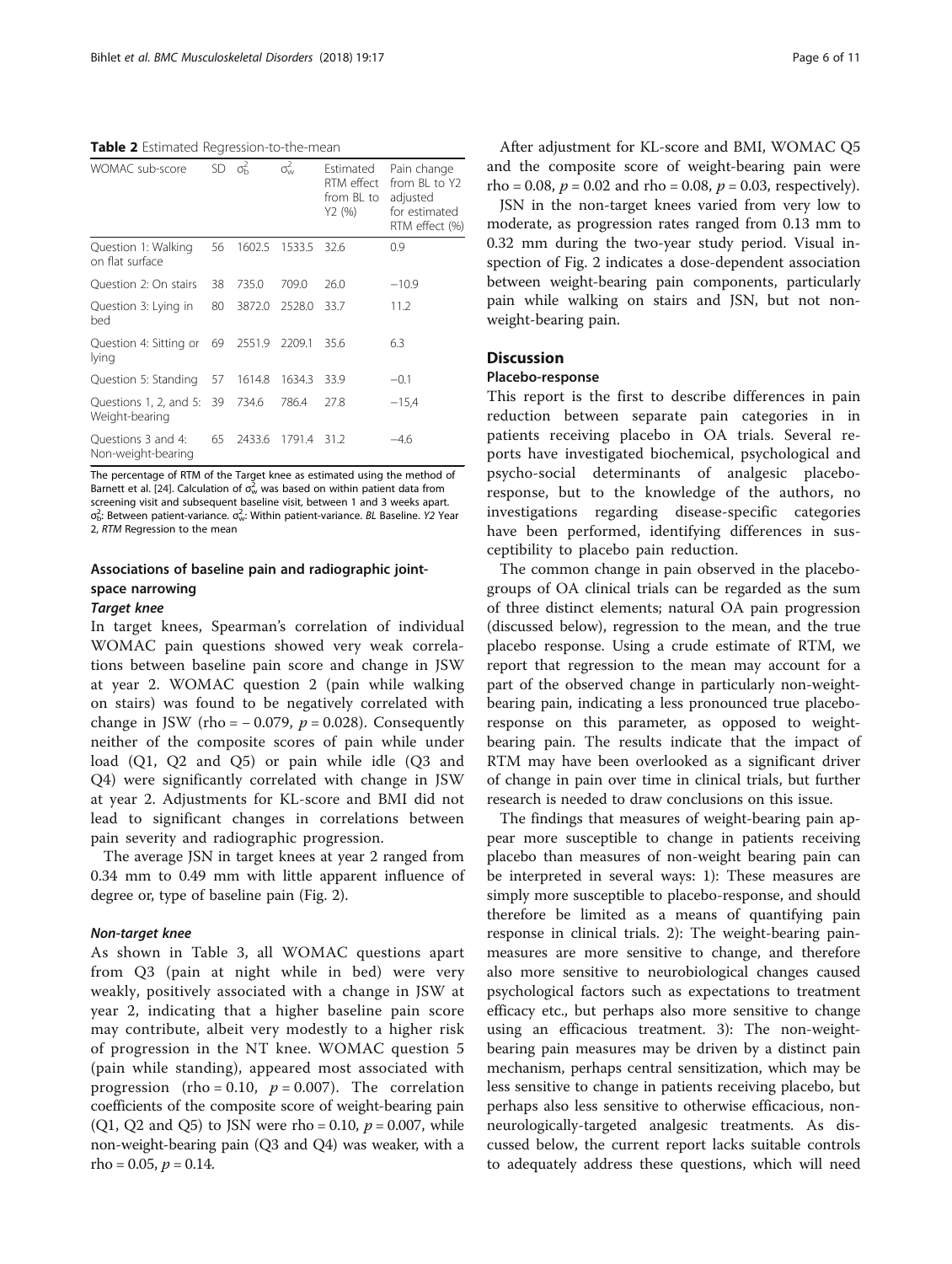<span id="page-6-0"></span>

WOMAC pain category. The number of observations (knees) in each category are shown in the table below the figures. Sub-groups with less than 10 observations, marked with \* in the table, are excluded from the figure. Target knee. NT: Non-target knee. WOMAC: Western Ontario and McMaster's Universities Arthritis Index. Error bars are SEM

to be addressed in experiments designed fully or in part with that purpose.

The results are interesting since they could indicate distinct differences in etiology of each pain category, as mentioned above. As can be imagined, pain experienced while the joint is free of mechanical load, such as lying in bed at night (WOMAC pain question 3), is likely to have a significantly different etiology compared to pain evoked by mechanical loading and movement. The work

of Arendt-Nielsen and colleagues describes that chronic, nociceptive pain can lead to lowered pain thresholds in parts of the body remote from that of the diseased joint [[5,](#page-9-0) [25\]](#page-10-0). With reference to the findings of Hensor et al., documenting the sequential emergence of first weightbearing pain symptoms, and finally non-weight-bearing symptoms in the gradual development of OA [[19](#page-10-0)], it is plausible that non-weight bearing pain itself may partly be a product of continuous, constant nociceptive pain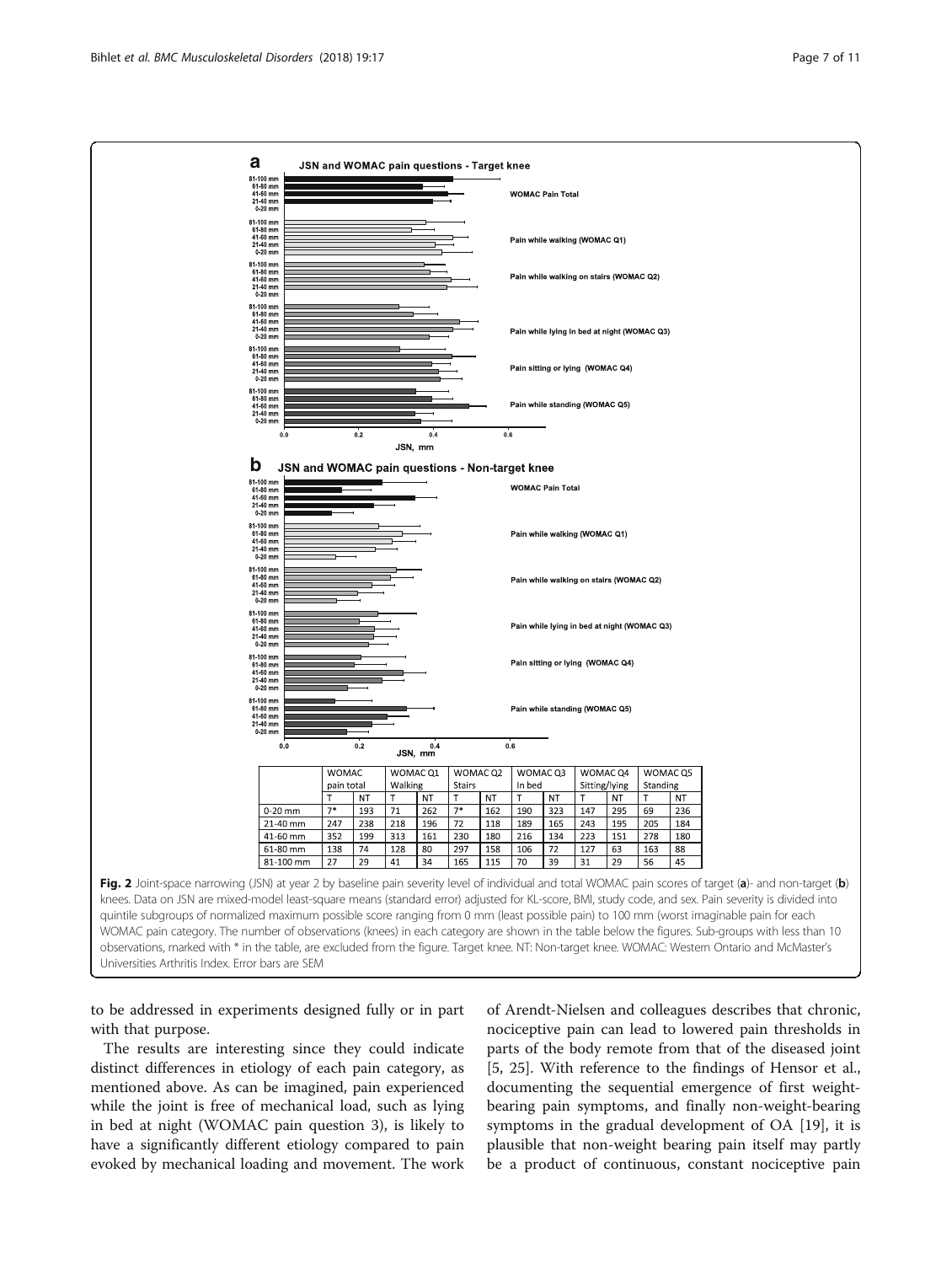<span id="page-7-0"></span>

| Table 3 Correlations between baseline WOMAC scores, composite WOMAC scores and change in joint-space width (JSW) at year two                                                                                                           |                      |          |             |          |       |                                           |       |      |                   |               |                |               |                      |            |                |         |                        |
|----------------------------------------------------------------------------------------------------------------------------------------------------------------------------------------------------------------------------------------|----------------------|----------|-------------|----------|-------|-------------------------------------------|-------|------|-------------------|---------------|----------------|---------------|----------------------|------------|----------------|---------|------------------------|
| Variables                                                                                                                                                                                                                              |                      | WOMAC Q1 |             | WOMAC 02 |       | WOMAC <sub>O3</sub>                       |       |      | WOMAC Q4 WOMAC Q5 |               |                |               | WOMAC Weight-bearing | WOMAC idle |                |         | Total WOMAC pain score |
|                                                                                                                                                                                                                                        |                      |          | adj unadj   | ਫ਼       | unadj |                                           | unadj |      | unadj             | ਫ਼            | unadi          |               | unadi                | ਫ਼         | Jnadj          |         | unadi                  |
| Target chg in JSW yr. 2                                                                                                                                                                                                                | Spearman -0.03 -0.01 |          |             |          |       | $000$ $000$ $000$ $000$ $000$ $000$ $000$ |       |      | 0.00              | 0.04 0.05     |                | $-0.04$       | $-0.02$              |            | $-0.02 - 0.02$ | $-0.04$ |                        |
|                                                                                                                                                                                                                                        |                      |          | 0.40 0.70   | 0.006    | CO.   | 027                                       | 0.36  | 0.98 | 0.90              | 0.29          | $\frac{5}{2}$  | 31<br>03      | 0.59                 | 0.54       | 0.62           | 0.33    | 0.60                   |
|                                                                                                                                                                                                                                        |                      |          |             |          | 片     |                                           | 771   |      |                   | 771           |                |               |                      | 771        | 771            |         |                        |
| Non Target chg in JSW yr. 2 Spearman 0.07                                                                                                                                                                                              |                      |          | <b>0.09</b> | 0.06     | 80    | Ξ                                         | 0.03  | 0.06 | $\frac{5}{2}$     | $\frac{8}{3}$ | $\frac{6}{10}$ | 0.08          | <u>ទី</u>            | 3.<br>О    | 0.05           | 50      | $\frac{60}{20}$        |
|                                                                                                                                                                                                                                        |                      | 0.07     | 0.02        | 0.09     | 0.02  | 571                                       | 0.40  | 0.10 | 80.0              | 0.02          | 0.007          | $\frac{3}{2}$ | 0.007                | 0.27       | 0.14           | 0.05    | ៑                      |
|                                                                                                                                                                                                                                        |                      | 733      | 733         | 733      | 733   | 733                                       | 733   | 733  | 742               | 733           | 742            | 733           | 739                  | 733        | 733            | 733     | 733                    |
| "Unadj" refers to unadjusted data. "Adj" is adjusted for Kellgren-Lawrence grade and Body Mass Index. Correlations with a p-value < 0.05 are highlighted in bold. WOMAC Western Ontario and McMaster's Universities<br>Arthritis Index |                      |          |             |          |       |                                           |       |      |                   |               |                |               |                      |            |                |         |                        |

| ֧֦֦֦֦֦֧֦֧֧֚֝֝֝֝֝֝֬֝֓֝֬֝֓֝֬֝֓֝֬֝֓֝֬֝֓֝֬֝֓֟֓֝֓֝                                                                                                       |  |
|-----------------------------------------------------------------------------------------------------------------------------------------------------|--|
|                                                                                                                                                     |  |
|                                                                                                                                                     |  |
| ֚֚֬<br>ī                                                                                                                                            |  |
| ؟<br>٥<br>֦֧ׅ֦֦֦֧֧֧֪֧֧֧֧֧֧֧֧֚֚֚֚֚֚֚֚֚֚֚֚֚֚֚֚֚֚֚֚֚֚֚֚֚֚֚֚֚֚֚֡֡֡֡֡֜֓֡֓֡֡֡֬֝֬֡֡֡֬֓֝֓֞֝֬֝֓֞֝֓֝֬֝֬֝֬֝֬֝֬֝֬֝֝֞֝֝֬֝֬<br>i<br>ļ<br>$\overline{\phantom{a}}$ |  |
|                                                                                                                                                     |  |
| $\frac{1}{2}$<br>I                                                                                                                                  |  |
| ī                                                                                                                                                   |  |
|                                                                                                                                                     |  |
|                                                                                                                                                     |  |
|                                                                                                                                                     |  |
| 1                                                                                                                                                   |  |
|                                                                                                                                                     |  |
| I<br>Ş<br>i<br>S<br>j                                                                                                                               |  |
| į<br>j                                                                                                                                              |  |
| I<br>֠                                                                                                                                              |  |
| l<br>í<br>l                                                                                                                                         |  |
| ļ<br>İ                                                                                                                                              |  |
|                                                                                                                                                     |  |
|                                                                                                                                                     |  |
| $\ddot{\phantom{a}}$<br>I                                                                                                                           |  |
| ľ                                                                                                                                                   |  |
| Tabl.                                                                                                                                               |  |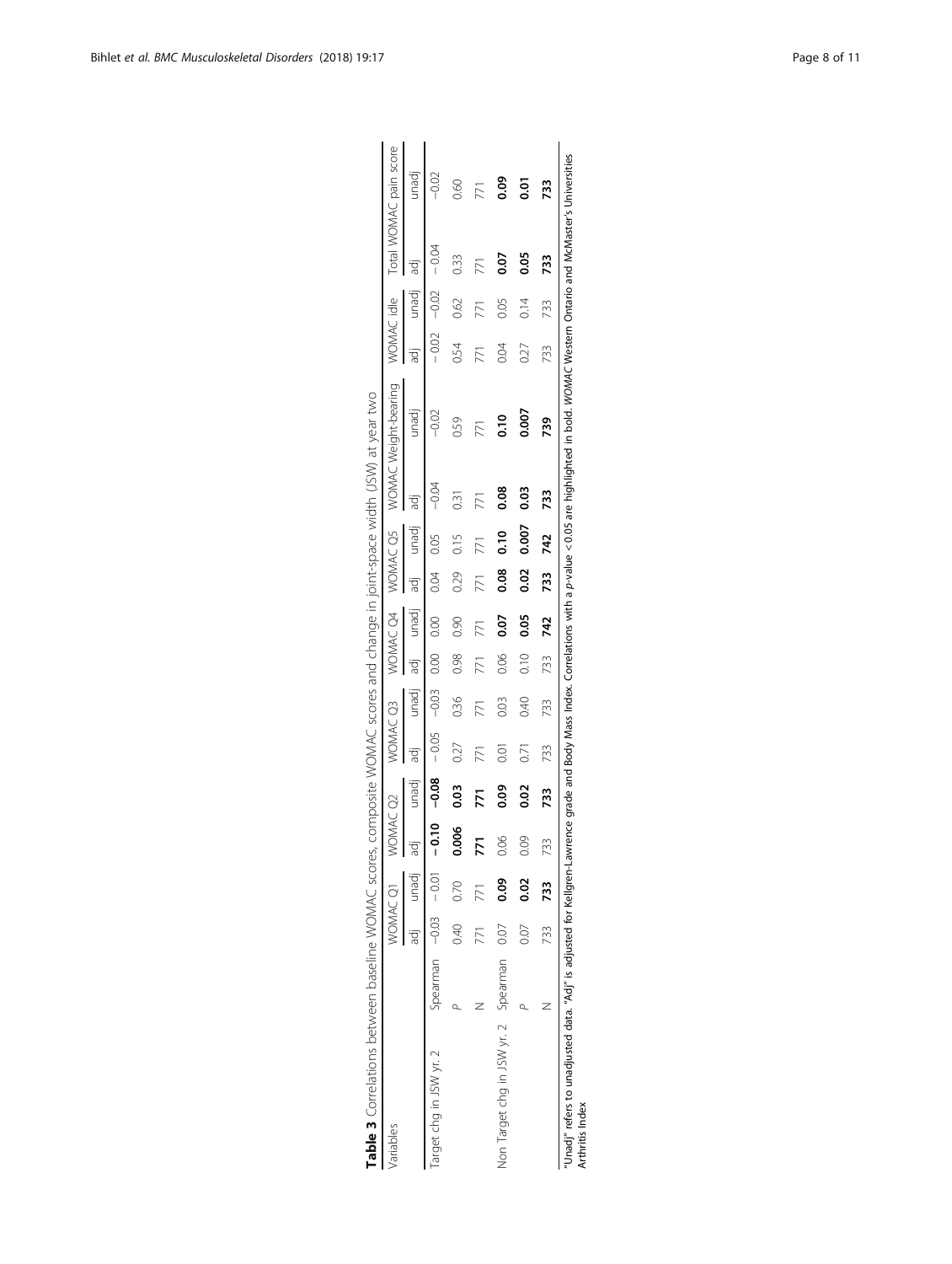signaling leading to central allodynia and hyperalgesia, but in itself be a poorer reflection of disease activity than weight-bearing pain. This may also help to explain some weak associations between radiographic progression of disease and pain as described in the literature [[8, 26, 27\]](#page-10-0).

The trajectories of pain change during the trial of both the target and the non-target knees were similar. While the differences between weight-bearing and non-weightbearing pain was not found to be significantly different for the non-target knee, the analysis of each individual pain question revealed the same hierarchy for both knees. The overall level of change was notably higher in the target knees compared to the non-target knees, which could indicate a contribution to the placebo-effect derived from increased patient focus on the knee under study.

Intuitively, removal of the source of pain should lead to elimination of pain, but studies of total joint replacements, which indeed removes the primary source of pain, are discrepant. In trials evaluating the outcome of total knee arthroplasty, particularly on pain, results show either complete elimination of pain [\[28\]](#page-10-0) or that while a majority of patients experience a significant reduction in pain, pain does not seem to be completely abolished [[25](#page-10-0), [29](#page-10-0)], and it has been reported that approximately 15% of patients continue to experience severe pain even after joint replacement surgery [\[30\]](#page-10-0). The lack of complete pain resolution might indicate a residual, non-joint specific pain mechanism, such as a state of central sensitization persisting even after surgical removal of the stimuli initiating this condition, which could render the patient less likely to respond to any analgesic treatment without undergoing arthroplastic surgery. The relevance of this observation is the presence of a possibly less dynamic pain category, which is harder to manipulate and may have a central origin rather than a peripheral. As the current results indicate that the elements of non-weight-bearing pain are less likely to change by placebo-treatment, this could be in support on this hypothesis, yet more research is needed.

The main limitations of this report is the lack of an untreated OA control, as well as a positive control. Inclusion of an untreated OA control would facilitate comparisons to a natural development of OA pain over time to determine the true placebo-response. In an analysis of pain trajectories in patients with established OA from the Cohort Hip and Cohort Knee study (CHECK), it was found that only 3% of the sample size experienced a major regression in pain, while 67.7% of subjects experienced constant or worsening pain during the 5 year follow up [\[31](#page-10-0)]. While it is common that OA placebo-treatments lead to placebo-response [[12\]](#page-10-0), the majority of OA patients participating in trials as untreated controls are not expected to achieve a notable regression of pain, nor a significant increase in pain over time [[32](#page-10-0)–[34\]](#page-10-0). It is therefore regarded as plausible that the observed reduction in pain in the current analysis is to a large extent attributable to a true placebo-response and potential effect of RTM rather than a result of natural history. The inclusion of an untreated control group would facilitate analyses of sensitivity to change in each pain category, as well as an estimate of the impact of the patient-practitioner interaction without medical treatment per se. This limitation is important, as the implications of the findings are not necessarily to exclude patients with a high level of weightbearing pain, but perhaps rather to expand the view on OA pain: From one single concept to at least two possibly distinct elements of disease, which may require hitting multiple targets to be affected.

The use of subscore and individual WOMAC items to category pain may appear crude in relation to speculation regarding associations with the potential underlying mechanism of pain; neuropathic, central sensitization etcetera, particularly in the presence of other, specialized psychometric tools and devices developed to assess these particular pain elements [[15, 16\]](#page-10-0). But in the absence of more or less cumbersome and experimental methods of quantifying separate pain features, as the most widely used, and simple method of assessing OA pain, the WOMAC questionnaire may provide a suitable basis for hypothesis generation to be further evaluated using more specialized tools in adequately designed trials.

#### Pain categories and risk of radiographic progression

The weak correlations between different categories of pain and progression are in line with previous findings that pain is not clearly associated with radiographic progression [[8, 35](#page-10-0)]. This supports the current belief that progression is likely associated with several factors affecting JSN, of which pain is only one. The lack of clarity between findings of the NT and the T knee, and the very weak correlations limits the options for clinical translation of the results. As a number of different readers were engaged in the radiographic readings and there was no assessment of inter-reader reliability, the resulting measurement error may contribute to the low correlations reported in Table [3.](#page-7-0) The results do indicate differences, although of unknown clinical significance, between elements of weight-bearing, and non-weight-bearing pain, most clearly shown for questions of weightbearing pain (WOMAC questions 1,2 and 5) in the NT knee in Fig. [2.](#page-6-0) These findings warrant further research. The reasons for the discrepancies between the observations of pain and progression in the T- and NT knees are unknown. As described by Felson and colleagues, OA disease progression is likely to be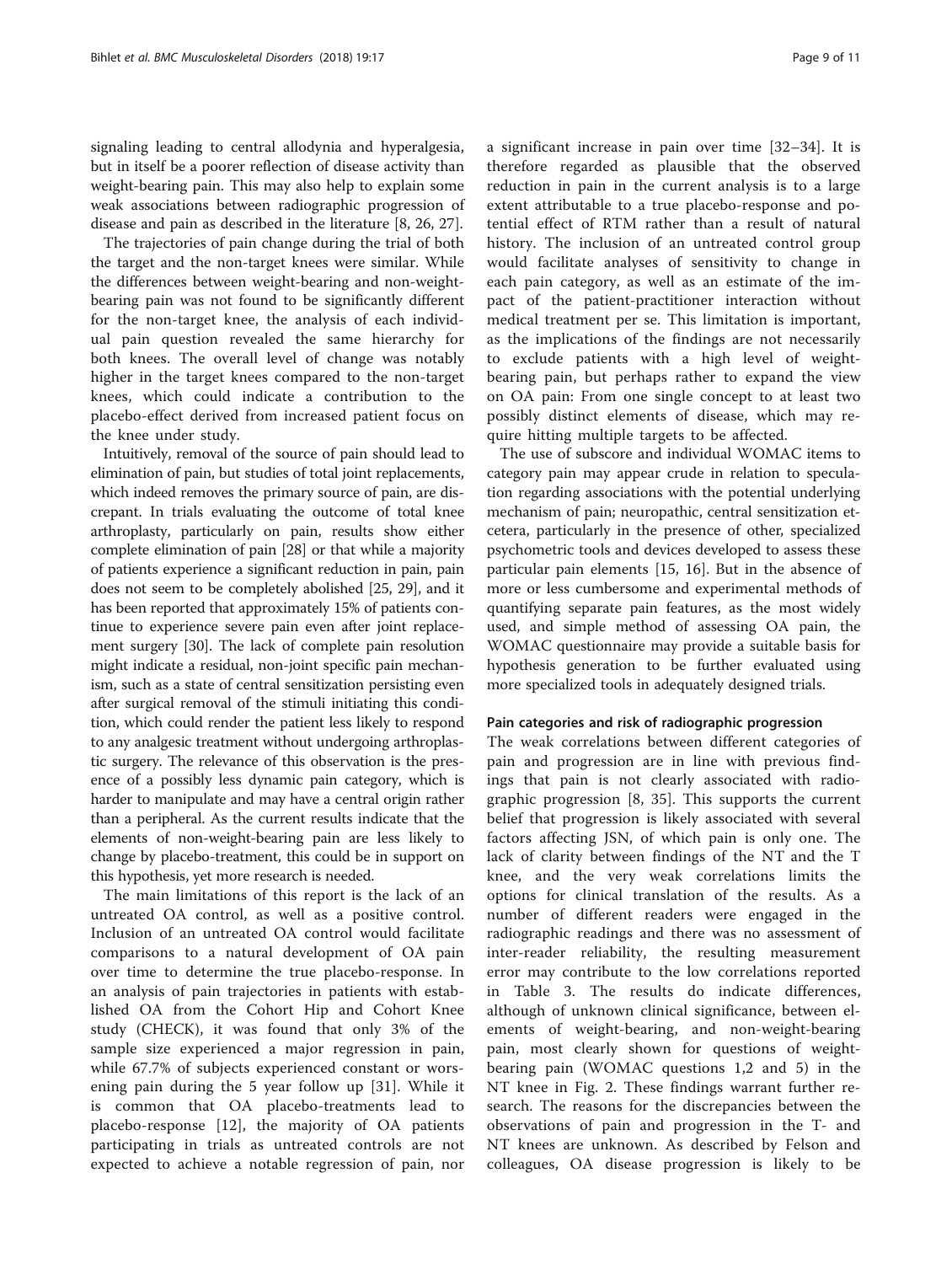<span id="page-9-0"></span>

characterized as a state of inertia, followed by periods of progression [[36\]](#page-10-0), while Hensor as well as the data in this report indicates that pain progression may evolve at a more constant rate, although weightbearing pain surfacing before non-weight-bearing pain [[19\]](#page-10-0). This discrepancy in progression rate between objectively measurable disease parameters and pain may limit the possibilities of assessing any association between pain severity and the risk of radiographic progression at one or few given point(s) in time, while an association may be found at other times, as illustrated in Fig. 3.

Due to inclusion criteria, the distribution of pain in the target knees is concentrated in the range of moderate pain. This is likely to have affected the correlation between pain and progression of the target knee, which may introduce a bias towards a lower correlation coefficient as low pain values with low progression rates are not present or very scarce.

#### Conclusions

These results indicate that the reduction in pain in patients treated with placebo is different between pain categories, as weight-bearing pain was significantly more reduced compared to non-weight-bearing pain. Further research in pain categories in OA is warranted.

#### Abbreviations

ANOVA: Analysis of Variance; BMI: Body Mass Index; CHECK: Cohort Hip and Cohort Knee; JSN: Joint Space Narrowing; JSW: Joint Space Width; KL: Kellgren-Lawrence; NT: Non-target; OA: Osteoarthritis; OAI: Osteoarthritis Initiative; PPR: Placebo pain reduction; RTM: Regression to the mean; T: Target; WOMAC: Western Ontario and McMasters Osteoarthritis Index

#### Acknowledgments

We wish to sincerely thank all the participants and investigators Peter Alexandersen, Merete Holm-Bentzen, Hans Christian Hoeck, Edith Lau, Tomas Hala, Ivo Valter, Florin Radulescu, Beata Jendrych and Janusz Badurski of the CSMC021C2301 and the participants and investigators Peter Alexandersen, Merete Holm-Bentzen, Sonja Snel, Edith Lau, Beata Jendrych, Tomas Hala, Tom Maxwell, Andre Beaulieu, Florin Radulescu, James Farrel, Jean-Pierre Devogelaer, Thomas Schnitzer, Nancy Lane, Roland Moskowitz, Emilio Martin-Mola, Janusz Badurski, Craig Buettner and Beth Jonas of the CSMC021C2302 study, as well as the IDMC board: Marc Hochberg, Nigel Stallard, Robert Wallace, Dieter Felsenberg and Michael Farkouh.

#### Funding

Novartis and Nordic Bioscience co-sponsored the trials. Novartis provided the medications for the study.

#### Availability of data and materials

The full dataset is not considered public domain. Any requests for data access may be sent to the corresponding author.

#### Authors' contributions

ARB and MAK drafted the first manuscript. ARB, IB, CC, BJR, MAK, ACBJ, and JRA participated in trial design, data acquisition, analysis and interpretation of data, critical review and final approval. IV contributed with clinical expertise, conduct of patient visit procedures, data collection, data interpretation and final approval of the manuscript. IB performed all statistical analyses. MH contributed with data analysis and interpretation, critical review, and final approval of the manuscript.

#### Ethics approval and consent to participate

The conduct of both trials was approved by all applicable national regulatory authorities, independent review boards and ethical committees. All participating subjects gave a written, informed consent to participate in the trial, including consent to publish results from the trial.

#### Competing interests

ARB, IB, ACBJ, CC, BJR, JRA, and MAK are full-time employees in Nordic Bioscience, a company engaged in biomarker research and development of treatments for OA. ARB, ACBJ, CC, BJR, JRA and MK are shareholders of Nordic Bioscience. BJR and CC are major shareholders and board members of Nordic Bioscience. IV is a full-time employee of BioClinica. MH does not have any conflicts of interest to declare.

#### Publisher's Note

Springer Nature remains neutral with regard to jurisdictional claims in published maps and institutional affiliations.

#### Author details

1 Nordic Bioscience, Herlev Hovedgade 207, DK2730 Herlev, Denmark. <sup>2</sup> Bioclinica, Tallinn, Estonia. <sup>3</sup> University of Maryland School of Medicine, Baltimore, USA.

#### Received: 23 August 2017 Accepted: 11 January 2018 Published online: 17 January 2018

#### References

- 1. Vos T, Flaxman AD, Naghavi M, Lozano R, Michaud C, Ezzati M, et al. Years lived with disability (YLDs) for 1160 sequelae of 289 diseases and injuries 1990-2010: a systematic analysis for the global burden of disease study 2010. Lancet. 2012;380:2163–96.
- 2. TE MA, Bannuru RR, Sullivan MC, Arden NK, Berenbaum F, Bierma-Zeinstra SM, et al. OARSI guidelines for the non-surgical management of knee osteoarthritis. Osteoarthritis. Cartilage. 2014;22:363–88.
- 3. Kavchak AJ, Fernandez-de-las-Penas C, Rubin LH, rendt-Nielsen L, Chmell SJ, Durr RK, et al. Association between altered somatosensation, pain, and knee stability in patients with severe knee osteoarthrosis. Clin J Pain. 2012;28:589–94.
- 4. rendt-Nielsen L, Eskehave TN, Egsgaard LL, Petersen KK, Graven-Nielsen T, Hoeck HC, et al. Association between experimental pain biomarkers and serologic markers in patients with different degrees of painful knee osteoarthritis. Arthritis Rheumatol. 2014;66:3317–26.
- 5. Arendt-Nielsen L, Nie H, Laursen MB, Laursen BS, Madeleine P, Simonsen OH, et al. Sensitization in patients with painful knee osteoarthritis. Pain. 2010;149:573–81.